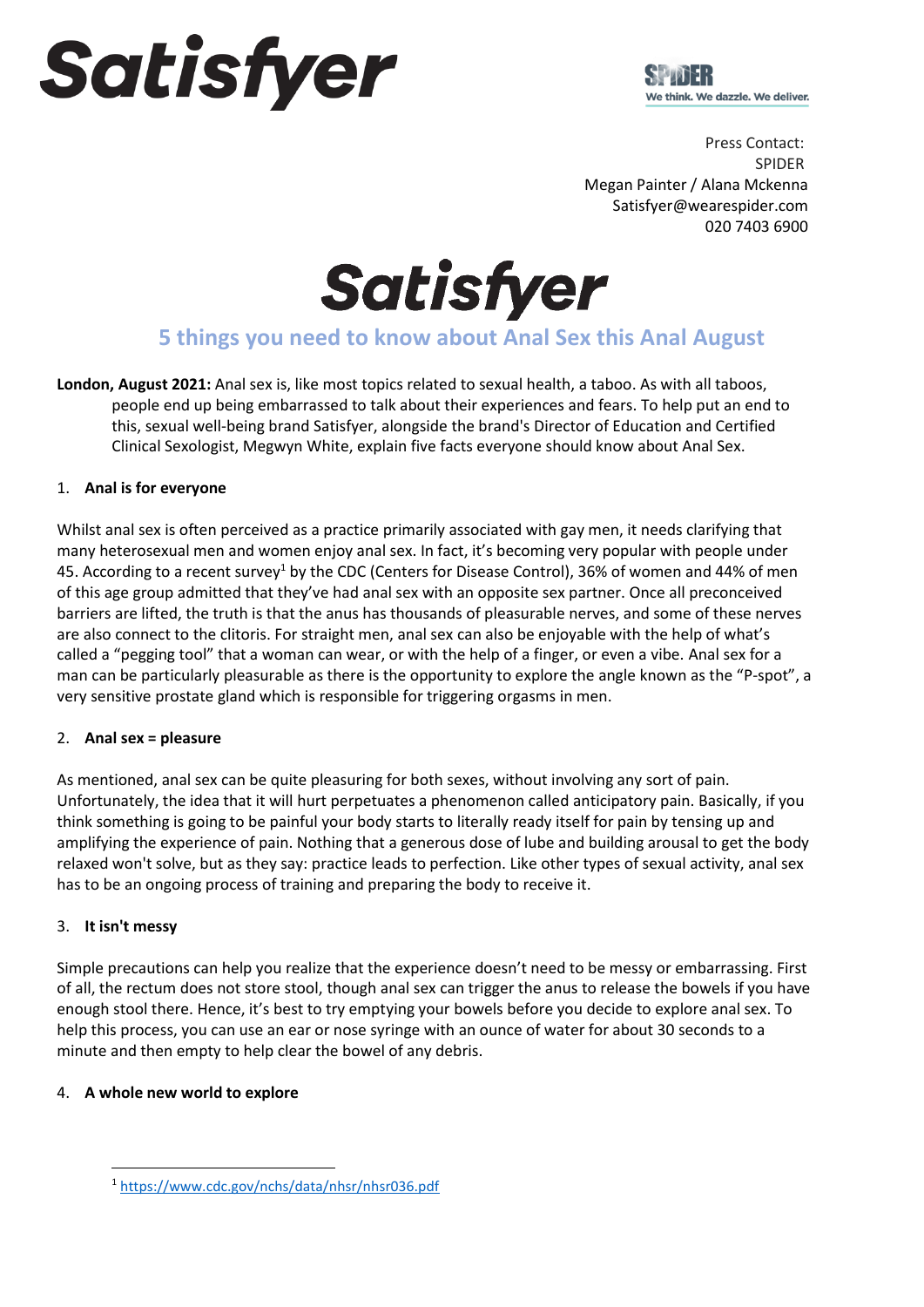# Satisfyer

We think. We dazzle. We deliver.

Although anal sex with a penis can feel amazing, there are plenty of other wonderful ways to explore this type of sex which don't involve penetration. Since the anus is full of pleasurable sensitive nerves, the possibilities of exploration are a whole new world. From finger play to rimming, or using an accessory, like a butt plug or anal beads like Satisfyer's Love Beads, or even experimenting with another type of vibe or sexual wellness device, it's important to broaden our definition of anal sex and anal play so that we don't consider penetration the only pleasurable option.

## **5. Women can have anal orgasms too**

Women are capable of having mind-blowing orgasms through anal sex. There are plenty of pleasurable nerves, plus anal stimulation can often enhance both clitoral and G-spot stimulation, which are huge pleasure points. It is important, however, for women to avoid having vaginal sex after anal sex, as this can transfer bowel germs anus to vagina, leading to infection.

Overall, anal sex is not, nor should it be, a hidden desire. For instance, some women just need the mental picture of doing something naughty to send them over the edge. Like all things related to intimacy, sex (all types) must be discussed and explored in the right timing without constraints. There is no more care to be taken with anal sex than with vaginal sex, you just need to use a lot of lubricant, and explore positions that allow your anus to relax, or get creative with anal plugs.



**Megwyn White** is a Certified Clinical Sexologist and Director of Education at Satisfyer, the leading Sexual Wellness pleasure product brand with a focus on the democratization of accessible pleasure. She received formal training and accreditation through the Dr. Rachael Institute in the US in 2020 and was previously focused on holistic body related fields such as yoga, Pilates, alignment-based bodywork, and somatic healing, since 2002. Her writing has been published in numerous sexual Health and lifestyle magazines, as well as trade publications, writing on topics such as Digital Intimacy, unlocking orgasm through liberating embodiment and expression, and additional sexual health related topics.

As a presenter and speaker, she has been featured at events such as the Sex and

Medicine Summit, the Sex Expo, Assemblage, and at the Yale School of Consciousness. Further studies include Integral Anatomy with Gil Hedley, and ongoing coursework in Clinical Sexology at the International Institute of Clinical Sexology. Her work has focused on empowering all people to explore the potential within their bodies' and furthering the conversation around why self-pleasure is one of the most promising gateways to living a happier and healthier life.

Satisfyer recommends:



## **[Love Beads](https://www.satisfyer.com/uk/products/anal-toys/anal-beads/65/love-beads)**

- Price: £17.95
- Made from super-so ft, body-friendly, medical-grade silicone that's smooth to the touch
- Simultaneously stimulates both the perineum and prostate



# **[Booty Call](https://www.satisfyer.com/uk/products/anal-toys/anal-plugs/62/booty-call)**

- Price: £13.95
- Ideal for beginners and anal training